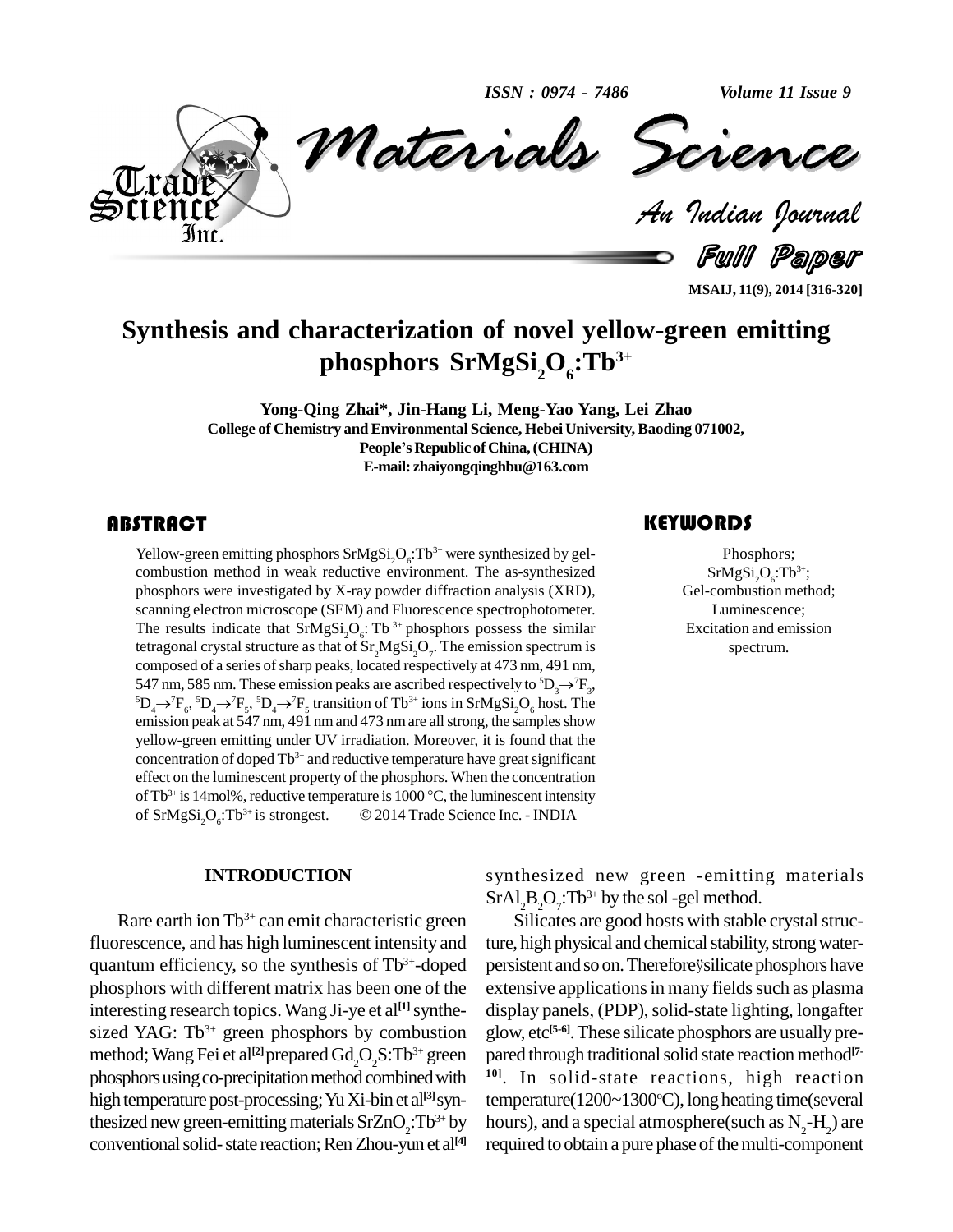## Full Paper

particles.Therefore, producing agglomerated particles of irregular shape by solid-state reactions is unavoidable. Another disadvantage of this method is the destruction of phosphor material during grounding and milling. The destruction results in the greatly decreasing of luminescence efficiency of the phosphors.

In our present work, gel-combustion method has been developed to prepare novel yellow-green emitting silicate phosphors  $SrMgSi<sub>2</sub>O<sub>6</sub>:Tb<sup>3+</sup>$ . This method dried at has several remarkable advantages in comparison with the traditional solid state reaction method $[11]$ , all of the proce starting materials are mixed at the molecular or atoms level in a solution, and it is easy to control the composition. Meanwhile, a high degree of homogeneity is achievable.The combustion procedure is veryfacile and only takes a few minutes. This synthesis technique makes use of the heat energy liberated by the redox exother- active carbon atmosphere at temperature  $900 \sim 1200 \degree C$ mic reaction between metal nitrates and urea or other fuels. In a word, the process is safe, instantaneous and energy saving. Moreover, the phase, micrograph, and luminescent properties of as-synthesized samples have diffractometer using  $Cu-K\alpha$  radiation. The size and been investigated together with the factors for luminescence properties.

### **EXPERIMENTAL**

The phosphors  $Sr_{1-x}MgSi_2O_6: Tb^{3+}$ , were synthe-<br>sized by gel-combustion method.  $Sr(NO_3)_2(A.R.),$ sized by gel-combustion method.  $Sr(NO<sub>3</sub>)<sub>2</sub>(A.R.),$ <br>Mg(NO<sub>3</sub>)<sub>2</sub>·6H<sub>2</sub>O(A.R.), Si(OC<sub>2</sub>H<sub>5</sub>)<sub>4</sub>(A.R.), anhydrous ethanol(A.R.) and  $\text{Tb}_{4}O_{7}(99.9\%)$  were employed as raw materials. Small quantities of  $H_3BO_3$  were added as flux. Urea  $(A.R.)$  was used as fuel.

The procedure used to prepare  $\text{Sr}_{1-x}\text{MgSi}_2\text{O}_6$ :Tb<sup>3+</sup><sub>x</sub> of sa phosphors is as follows. Firstly,  $Tb_4O_7$  was dissolved<br>combustion method at  $1000^{\circ}$ C reductive temperature. in appropriate nitric acid to form  $Tb(NO<sub>3</sub>)<sub>3</sub>$  solution by Their  $\bar{X}$ dropping appropriate  $H<sub>2</sub>O<sub>2</sub>$  as the reducing agent, then the accurate concentration was determined by Ethylenediaminetetraacetic acid disodiumsalt(EDTA) complexing titration to ensure a desired stoichiometry. According to the nominal composition of  $Sr<sub>1</sub>$   $_{\rm Hi}$  $_{\rm x}$ MgSi<sub>2</sub>O<sub>6</sub>:Tb<sup>3+</sup><sub>x</sub>, stoichiometric Si(OC<sub>2</sub>H<sub>5</sub>)<sub>4</sub>, Sr(NO<sub>3</sub>)<sub>2</sub>, D<sub>0</sub>  $Mg(NO_3)_2$  6H<sub>2</sub>O and Tb(NO<sub>3</sub>)<sub>3</sub> solutions were mixed MgSi in a 100ml crucible.Appropriate anhydrous ethanol,  $H_3BO_3$ , urea and distilled water were added into it. The peaks mixture wasstirred to obtain a homogenous and trans parent solution. Subsequently, a small amount of  $HNO<sub>3</sub>$ 

 $(2 \text{mol} . \text{L}^{-1})$  was added as a catalyst and pH value of the solution was adjusted to  $2\neg 3$ . Next, the resulting solution was heated by water bath at  $70^{\circ}$ C for  $1 - 2$  hours to evaporate superfluous water, the volume of the solution decreased and the viscosityincreased continuously because of gradual polymerization. When the volume of the solution could not decrease, the solution became<br>a transparent gel. Then the gel was put into oven and<br>dried at 70°C for 12h. The dry gel was ignited at 800°C a transparent gel. Then the gel was put into oven and in muffle furnace in air atmosphere. This combustion process only required about 2min. The dry sponge sample (which was called precursor) was formed. Due to the evolved gases, the apparent volume expanded after combustion and the precursor became so loose that it could be broken into fine pieces easily. Finally,<br>the precursor was calcined in muffle furnace under an<br>active carbon atmosphere at temperature 900~1200°C the precursorwas calcined in muffle furnace under an for 75min to obtain the sample.

Phases and crystallization of the samples were identified by X-ray diffraction analysis (XRD) with a Y-2000 Phases and crystallization of the samples were iden-<br>tified by X-ray diffraction analysis (XRD) with a Y-2000<br>diffractometer using Cu-K $\alpha$  radiation. The size and morphology of the samples were investigated with a KYKY-2800B scanning electron microscope (SEM). The excitation and emission spectrums of the samples were recorded on a RF-540 fluorescence spectrom eter.All measurements were carried out at room tem perature.

#### **RESULTSAND DISCUSSIONS**

#### **XRD analysis**

*M Indian M M Indian*<br>*M I*<sub>2</sub>O<sub>3</sub>, JCPDS No. 43-<br>*Materials Science*<br>*Materials Science*  $_{\rm x}$ MgSi<sub>2</sub>O<sub>6</sub>:Tb<sup>3+</sup><sub>x</sub>, the peak intensity of host decreases <sup>1</sup>- It is consistent with the research result reported by Jia  $\frac{2}{4}$  Dongdong et al<sup>[12]</sup>. For the series of samples  $\text{Sr}_{1}$ . The hosts  $\text{Sr}_{2}\text{MgSi}_{2}\text{O}_{7}$  and  $\text{SrMgSi}_{2}\text{O}_{6}$  and series of samples  $\rm Sr_{1-x}MgSi_2O_6$ : $\rm Tb^{3+}{}_{x}$  were sy The hosts  $Sr_2MgSi_2O_2$  and  $SrMgSi_2O_6$  and series<br>of samples  $Sr_{1-x}MgSi_2O_6$ :  $Tb^{3+}$  were synthesized by gel<br>-combustion method at 1000°C reductive temperature. Their XRD patterns are shown in Figure1. From Fig ure1, it can be seen that  $SrMgSi<sub>2</sub>O<sub>6</sub>$  have the same crystal structure as  $\rm Sr_2MgSi_2O_\gamma$ , they are all tetragonal, which agrees well with the Joint Committee on Powder Diffraction Standards(JCPDS No. 75-1736). with the increase of  $Tb^{3+}$  doping concentration, and the peaks of Tb compounds  $(Tb_2O_3, JCPDS$  No. 43-1032) appear and become strong gradually.This may

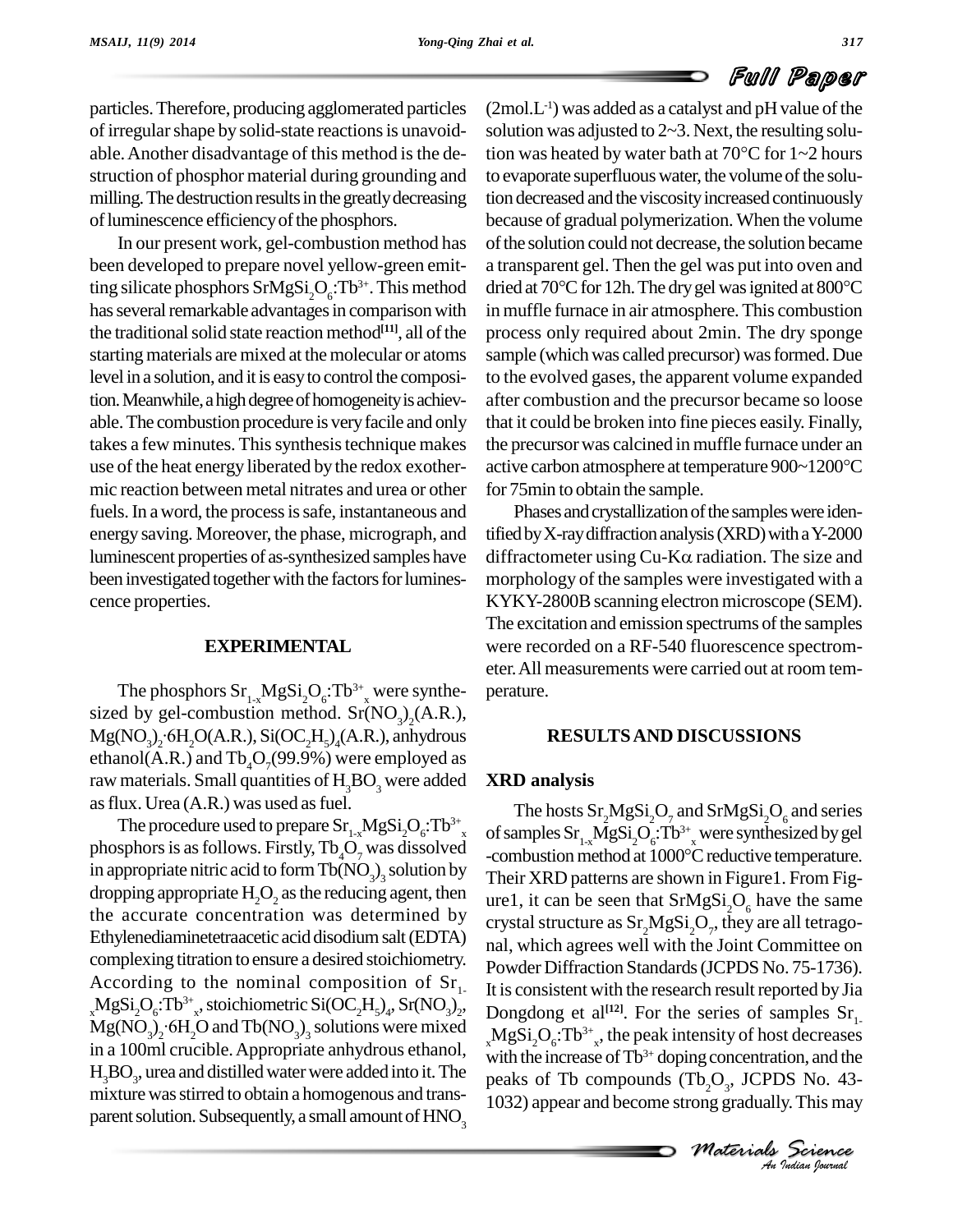# Full Paper

be due to the increase of lattice distortion degree caused by the increase of  $Tb^{3+}$  doping amount.



**Figure 1 : XRD patterns of samples; a. Sr** Figure 1 : XRD patterns of samples; a.  $Sr_2MgSi_2O_2$ ; b. SI<br>SrMgSi<sub>2</sub>O<sub>6</sub>; c~f:  $Sr_{1-x}MgSi_2O_6$ : Tb<sup>3+</sup><sub>x</sub>(x = 0.06, 0.12, 0.14, a<br>0.25)

#### **SEM analysis**

The morphologies of  $Sr_{0.94}MgSi<sub>2</sub>O<sub>6</sub>: Tb<sup>3+</sup><sub>0.14</sub> phos-  
phors were observed by SEM and shown in Figure2. **ten**:$ It can be seen that the initial particles are nearly spherical in shape, and the average diameteris about 240nm. Meanwhile, some big particles with irregular shape can be observed, which may result from large surface en ergy of the initial small particles during the post calcination process.

### $\mathbf{Excitation}$  and <code>emission</code> spectra of  $\mathbf{SrMgSi}_2\mathbf{O}_6$ :Tb $^{3+}$

The as-synthesized SrMgSi<sub>2</sub>O<sub>6</sub>:Tb<sup>3+</sup> phosphors emit



**25 KV**  $\mathbf{Figure\ 2: SEM\ photographs\ of\ Sr_{_{0.86}}\ MgSi{{}_2O}{_6}{:}\textrm{TD}^{3+}_{_{0.14}}$ 



strong yellow-green fluorescence by excitation through the ultraviolet ray. Figure 3 showsthat the excitation spectrum (monitored by 547 nm) and emission spectrum (excited by 249 nm) of  $\text{Sr}_{0.86}\text{MgSi}_2\text{O}_6$ :Tb<sup>3+</sup><sub>0.14</sub> phosphors. It can be seen that the excitation spectrum of  $\text{Sr}_{0.86}\text{MgSi}_2\text{O}_6$ : $\text{Tb}^{3+}$ <sub>0.14</sub> consists of three excitation peaks, located at 249 nm (belonging to  $4f^8 \rightarrow 4f^75d$  trantion spectrui<br>ree excitatic<br><sup>8</sup> ->4f<sup>7</sup>5d trai sition of Tb<sup>3+</sup>), 324 nm and 380 nm (f $\rightarrow$ f forbidden  $Si_2O_6$ : $Tb^{3+}$ <sub>0.14</sub> consists of three excitation<br>d at 249 nm (belonging to 4f<sup>8</sup> $\rightarrow$ 4f<sup>7</sup>5d tran-<br><sup>3+</sup>), 324 nm and 380 nm (f $\rightarrow$ f forbidden transition of Tb<sup>3+</sup>), respectively<sup>[13]</sup>. Among these peaks, the strongest one is at 249 nm, the second one is at 380 nm, theweakest is at 324 nm.The emission spectrum of  $Sr_{0.86}MgSi<sub>2</sub>O<sub>6</sub>:Tb<sup>3+</sup><sub>0.14</sub>$  is composed of four<br>emission peaks, located at 473 nm, 491 nm, 547 nm<br>and 585nm, belonging to  ${}^{5}D_{3} \rightarrow {}^{7}F_{3}$ ,  ${}^{5}D_{4} \rightarrow {}^{7}F_{6}$ , emission peaks, located at 473 nm, 491 nm, 547 nm and 585nm, belonging to  ${}^5D_3 \rightarrow {}^7F_3$ ,  ${}^5D_4 \rightarrow {}^7F_6$ , emission peaks, located at 473 nm, 491 nm, 547 nm<br>and 585nm, belonging to  ${}^{5}D_{3} \rightarrow {}^{7}F_{3}$ ,  ${}^{5}D_{4} \rightarrow {}^{7}F_{6}$ ,<br> ${}^{5}D_{4} \rightarrow {}^{7}F_{5}$  and  ${}^{5}D_{4} \rightarrow {}^{7}F_{4}$  transition of Tb<sup>3+</sup>, respectively. Usually, for the doped-Tb 3+ phosphors **[14-15]**, only the peak at about 547 nm is strong. But, for as-synthesized  $\text{Sr}_{0.86}\text{MgSi}_2\text{O}_6$ :Tb<sup>3+</sup><sub>0.14</sub>, not only the emission peak at 547 nm is very strong, but also the peaks at 473 nm and 491 nm are also very strong. So, the samples show yellow-green emitting.

### **Effect of Tb 3+ concentration on luminescence intensity of SrMgSi2O6:Tb 3+**

The luminous intensity of phosphors depends on luminescence center, so the concentration of  $\text{Tb}^{3+}$  has the great effect on emission intensity of  $\text{SrMgSi}_2\text{O}_6$ :Tb<sup>3+</sup>.



**0.14 Figure <sup>3</sup> : Excitation spectrum(a) and emission spectrum (b) of Sr 0.86MgSi2O6:Tb 3+ 0.14**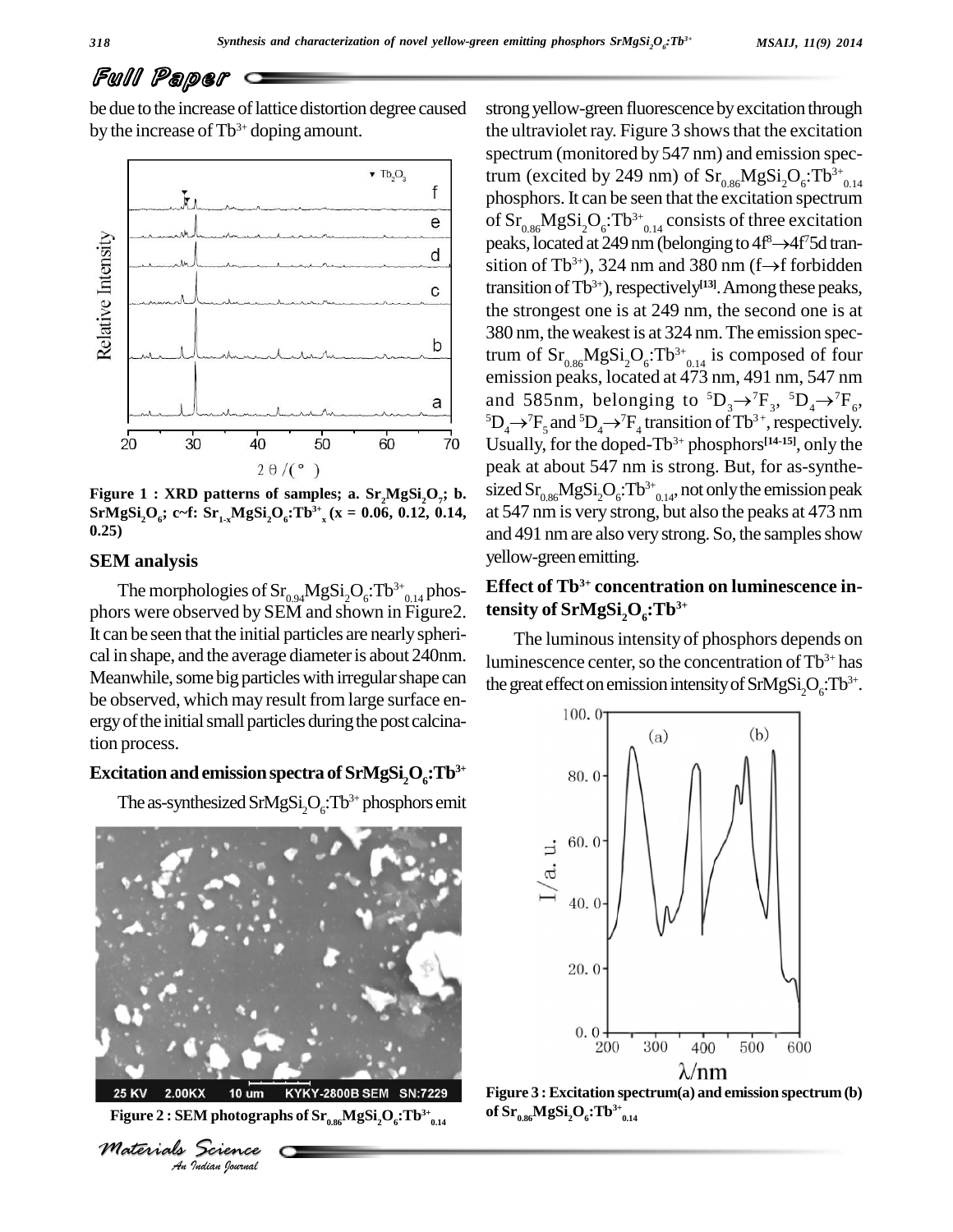



**Figure 4 : The plots of luminescent intensity of Sr**  $\sum_{x}^{x}MgSi_2O_6$ :Tb<sup>3+</sup><sub>x</sub> at different wavelength vs the making **concentration(x)** of doped  $\text{Th}^{3+}(\lambda \text{ex} = 249 \text{nm})$ ; a. 473nm, b. **3+**( $\lambda$ **e**x=249nm); **a.** 473nm, **b. 491nm, c. 547nm**

Figure 4 shows the emission intensity of the samples at different concentration of Tb<sup>3+</sup>. From Figure 4, it can be seen that the emission intensity at 473nm and 491nm increases with the increase of  $Tb^{3+}$  concentration, then decrease when the  $Tb^{3+}$  concentration x>0.04, which was in esting that the emission intensityat 473nmand 491nm increases again but slowly with the increase of  $\text{Th}^{3+}$ concentration when the  $Tb^{3+}$  concentration x>0.06. The  $\frac{WHH}{dt}$ possible reason is the appearance of  $Tb_2O_3$ . The emission intensity at 547nm increases with the increase of  $Tb^{3+}$  concentration, then decreases when  $Tb^{3+}$  concen-



**Figure 5**  $:$  <code>Emission</code> spectrums of  $\mathrm{Sr}_{_{0.86}}\mathrm{MgSi}_{2}\mathrm{O}_{_{6}}\mathrm{:} \mathrm{TD}^{3+}_{_{0.14}}$ ob- $\lambda$ /nm<br>**Figure 5 : Emission spectrums of Sr<sub>0.86</sub>MgSi<sub>2</sub>O<sub>6</sub>:Tb<sup>3+</sup><sub>0</sub><br>tained at different reductive temperature(** $\lambda$ **ex=249nm)** 

tration  $x > 0.14$ , i.e., concentration quenching occurs when x is beyond 0.14. The reason for the concentration quenching is that if the concentration of  $\text{Tb}^{3+}$  is excessive, the probability of energy transfer is beyond that of emission, since the excitation energy was consumed by crystal lattice transfer, leading to the decrease of emission intensity. So, the optimum concentration of  $Tb^{3+}x=0.14$ .

### **Effect of reductive temperature on luminescence intensity of SrMgSi2O6:Tb 3+**

maybe due to the concentration quenching. It is inter-<br> $\frac{\text{under 1200}^{\circ}\text{C}}{\text{under 1200}}$  was vitrified. Figure 5 shows that the under 1200°C was vitrified. Figure 5 shows that the<br>
emission spectra of the samples obtained at different<br>
reductive temperature 900°C, 1000°C and 1100°C Taking into account too low reductive temperature is not conducive to form single phase, the crystallization of material may not be complete; overhigh tem- <sup>1</sup>- perature can lead to hard aggregate or vitrification, which makes the material difficult to be ground,0even causes the destruction of the material during grounding and milling and results in the greatly decreasing of luminescence intensity of the phosphors. So, the effect of re ductive temperature on luminescence intensity of cence intensity of the phosphors. So, the effect of re-<br>ductive temperature on luminescence intensity of<br>SrMgSi<sub>2</sub>O<sub>6</sub>:Tb<sup>3+</sup> in the range of 900<sup>o</sup>C and 1200<sup>o</sup>C was investigated. It is found that the sample obtained SrMgSi<sub>2</sub>O<sub>6</sub>:Tb<sup>3+</sup> in the range of 900°C and 1200°C<br>was investigated. It is found that the sample obtained<br>under 1200°C was vitrified. Figure 5 shows that the emission spectra of the samples obtained at different (while other conditions are fixed). It can be seen that the shape and location of emission peaks are nearlynot changed, but reductive temperature has great effect on the intensityof emission peaks. The intensity of emis sion peak at 547nm firstly increases with the tempera-<br>ture increasing, and then decreases. When reductive<br>temperature is 1000°C, the peak at 547nm is the stronture increasing, and then decreases. When reductive gest. The intensity of emission peaks at 473nm and 491nmincreaseswith the reductive temperature gradu ally, but compared with the sample obtained at 1000 C the improvement of emission-peak intensity at 473nm and 491nm is not obvious for the sample ob-°C the improvement of emission-peak intensity at 473nm and 491nm is not obvious for the sample obtained at 1100 °C Therefore, under UV light, it can be 473nm and 491nm is not obvious for the sample obtained at 1100 °C Therefore, under UV light, it can be observed that the sample obtained at 1000 °C shows the strongest luminescentintensity. So, the appropriate observed that the sample obtained at  $1000 °C$  shows<br>the strongest luminescent intensity. So, the appropriate<br>reductive temperature is  $1000 °C$ .

### **CONCLUSION**

*SION*<br> *i* emitting phosphors<br> *Materials Science*<br> *An Judian Spormal* Novel yellow-green emitting phosphors  $SrMgSi<sub>2</sub>O<sub>6</sub>:Tb<sup>3+</sup>$  were prepared by gel-combustion